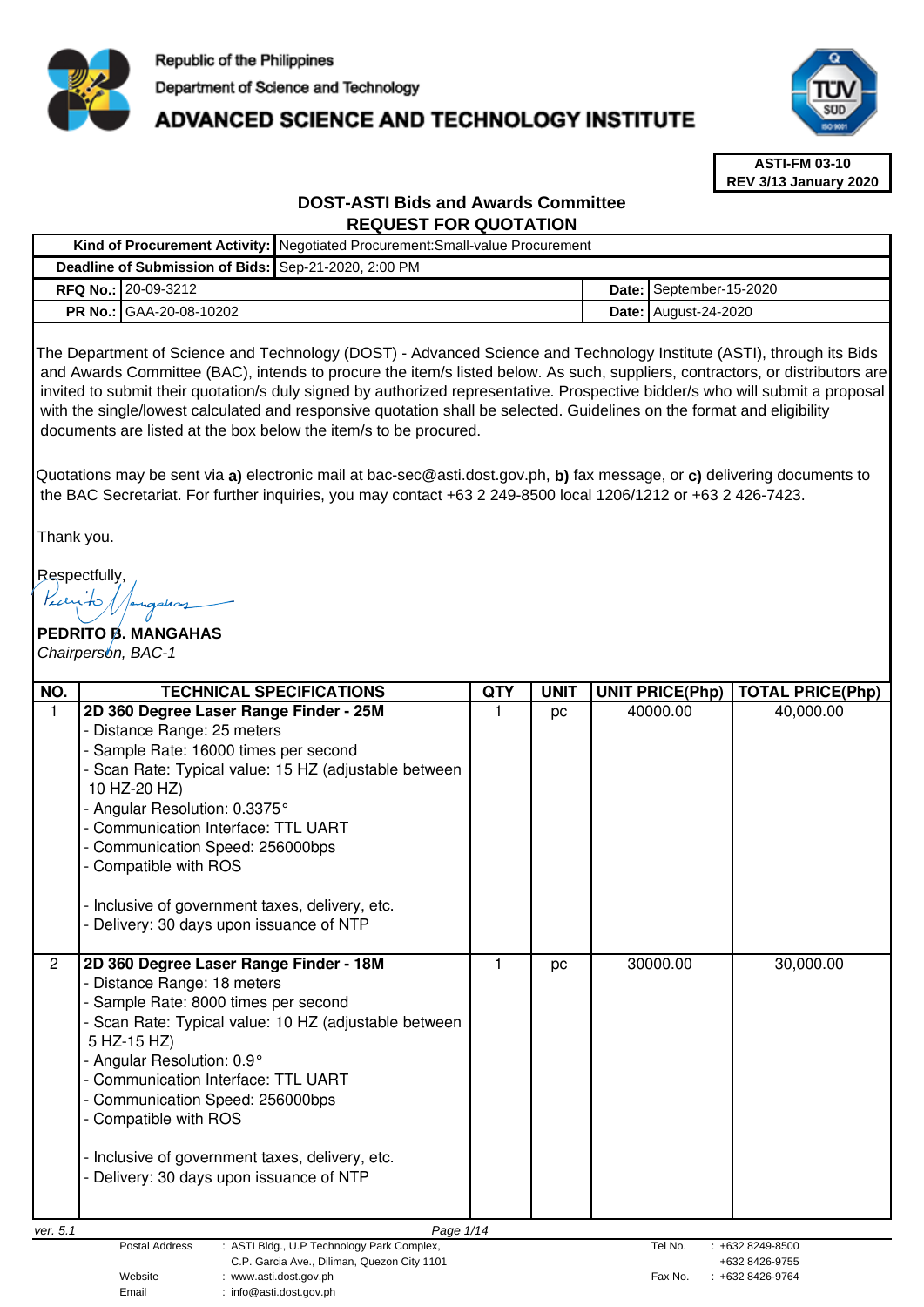| $\overline{3}$ | <b>Flight Controller - Advanced</b>                              | $\overline{2}$ | pc | 17500.00 | 35,000.00 |
|----------------|------------------------------------------------------------------|----------------|----|----------|-----------|
|                | - Genuine/Authentic Product                                      |                |    |          |           |
|                | - Flight Controller & M8N GPS Combo                              |                |    |          |           |
|                | - Aluminum Case                                                  |                |    |          |           |
|                | - Dimensions: 44x84x12mm                                         |                |    |          |           |
|                | - Weight: 15.8g                                                  |                |    |          |           |
|                | Main FMU<br>STM32F765 (32 Bit<br>Processor:                      |                |    |          |           |
|                | Arm®Cortex®-M7, 216MHz, 2MB memory, 512KB                        |                |    |          |           |
|                | RAM)                                                             |                |    |          |           |
|                | - IO Processor: STM32F100 (32 Bit Arm® Cortex®-M3,               |                |    |          |           |
|                | 24MHz, 8KB SRAM)                                                 |                |    |          |           |
|                | - Accel/Gyro: ICM-20689                                          |                |    |          |           |
|                | - Accel/Gyro: BMI055                                             |                |    |          |           |
|                | - Mag: IST8310                                                   |                |    |          |           |
|                | - Barometer: MS5611                                              |                |    |          |           |
|                | - GPS: M8N GPS/GLONASS receiver; integrated                      |                |    |          |           |
|                | magnetometer IST8310                                             |                |    |          |           |
|                | - Power Module Output: 4.9~5.5V                                  |                |    |          |           |
|                | - Max Input Voltage: 6V                                          |                |    |          |           |
|                | - Max Current Sensing: 120A                                      |                |    |          |           |
|                | - USB Power Input: 4.75~5.25V                                    |                |    |          |           |
|                | - Servo Rail Input: 0~36V                                        |                |    |          |           |
|                | - Interfaces                                                     |                |    |          |           |
|                | ●8-16 PWM servo outputs (8 from IO, 8 from FMU)                  |                |    |          |           |
|                | ●3 dedicated PWM/Capture inputs on FMU                           |                |    |          |           |
|                | ●Dedicated R/C input for CPPM                                    |                |    |          |           |
|                | ●Dedicated R/C input for Spektrum / DSM and S.Bus                |                |    |          |           |
|                | with analog / PWM RSSI input                                     |                |    |          |           |
|                | ●Dedicated S.Bus servo output                                    |                |    |          |           |
|                | ●5 general purpose serial ports                                  |                |    |          |           |
|                | - 2 with full flow control                                       |                |    |          |           |
|                | - 1 with separate 1.5A current limit                             |                |    |          |           |
|                | ●3 I2C ports                                                     |                |    |          |           |
|                | ●4 SPI buses                                                     |                |    |          |           |
|                | - 1 internal high speed SPI sensor bus with 4 chip               |                |    |          |           |
|                | selects and 6 DRDYs                                              |                |    |          |           |
|                | - 1 internal low noise SPI bus dedicated for                     |                |    |          |           |
|                | Barometer with 2 chip selects, no DRDYs                          |                |    |          |           |
|                | <b><math>\bullet</math>1</b> internal SPI bus dedicated for FRAM |                |    |          |           |
|                | • Supports dedicated SPI calibration EEPROM                      |                |    |          |           |
|                | located on sensor module                                         |                |    |          |           |
|                | <b>1</b> external SPI buses                                      |                |    |          |           |
|                | OUp to 2 CANBuses for dual CAN with serial ESC                   |                |    |          |           |
|                | - Each CANBus has individual silent controls or ESC              |                |    |          |           |
|                | RX-MUX control                                                   |                |    |          |           |
|                | ● Analog inputs for voltage / current of 2 batteries             |                |    |          |           |
|                | ●2 additional analog inputs                                      |                |    |          |           |
|                | - Operating temp. ~40~85C                                        |                |    |          |           |
|                | - Storage temp. - 40~85C                                         |                |    |          |           |
|                | - A new and small form factor                                    |                |    |          |           |
|                | More computing power and 2X the RAM than                         |                |    |          |           |
|                | previous versions                                                |                |    |          |           |
|                | - New sensors with higher temperature stability                  |                |    |          |           |
|                | - Integrated vibrations isolation                                |                |    |          |           |
|                | - Increased ease-of-use: pre-installed with most recent          |                |    |          |           |
|                | PX4 (v1.7)                                                       |                |    |          |           |
|                | - Additional ports for better integration and expansion          |                |    |          |           |
|                | - Package Included:                                              |                |    |          |           |
|                | + 1x Pixhawk 4 Flight Controller                                 |                |    |          |           |
|                | + 1x GPS Module                                                  |                |    |          |           |
|                | + 1x Power Management Board                                      |                |    |          |           |
|                |                                                                  |                |    |          |           |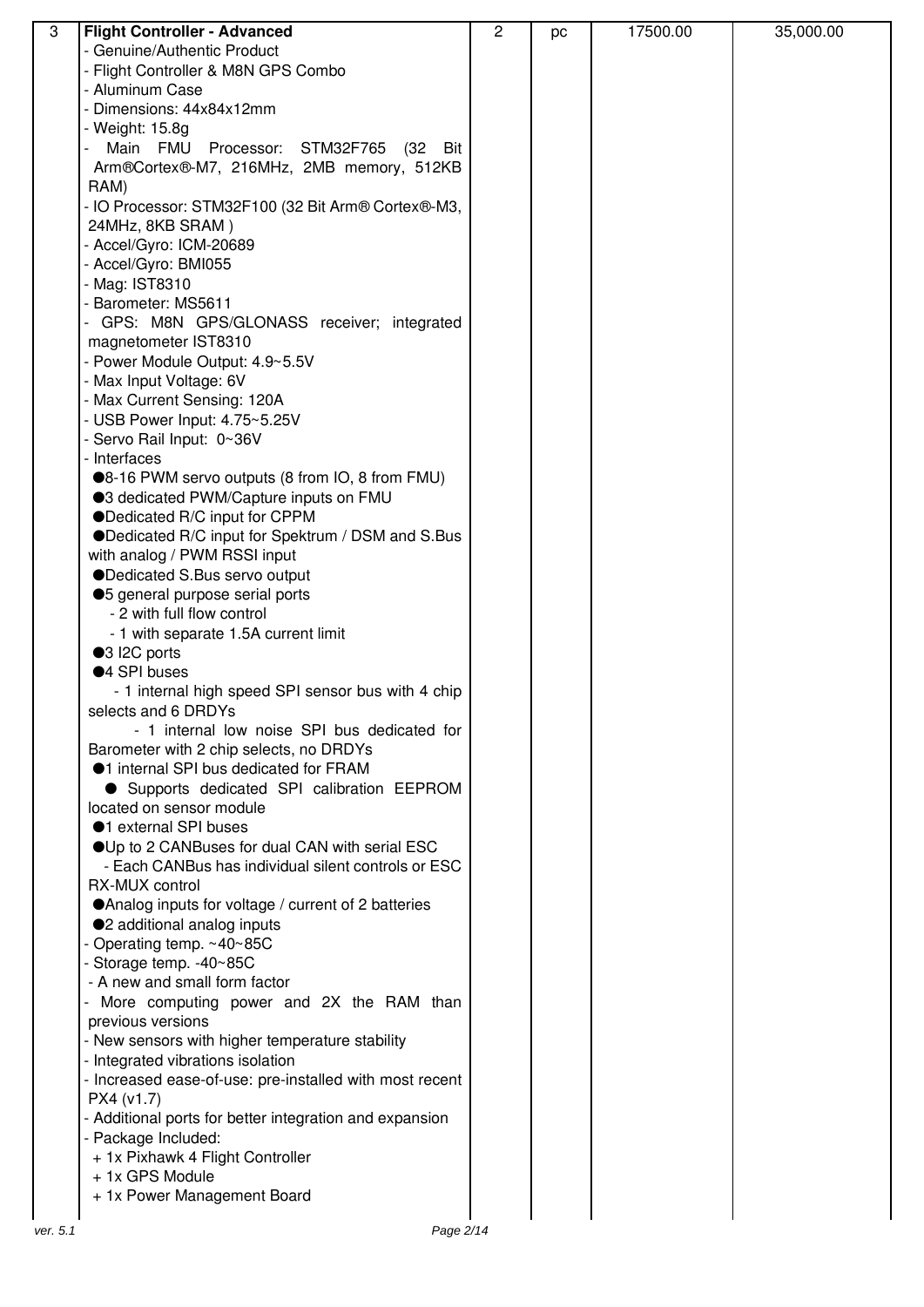|                | + 1x I2C splitter Board<br>+ 3x 6 to 6 pin cable (power)<br>$+ 2x 4$ to 4 pin cable (CAN)<br>+ 1x 6 to 4 pin cable (Data)<br>$+ 2x 10$ to 10 pin cable (PWM)<br>$+$ 1x 8 to 8 pin cable(AUX)<br>+ 1x PPM/SBUS out cable<br>+ 1x XSR receiver cable<br>+ 1x DSMX receiver cable<br>+ 1x SBUS receiver cable<br>+ 1x USB cable *1<br>+ 1x 'X'type folding pedestal mount<br>+ 2x 70mm & 140mm carbon rod stand off<br>+ 1x 6*3 2.54mm pitch Horizontal Pin<br>+ 1x 8*3 2.54mm pitch Horizontal Pin<br>+ 1x Foam Set<br>- Inclusive of government taxes, delivery, etc.<br>- Delivery: 30 days upon issuance of NTP |                |    |         |          |
|----------------|------------------------------------------------------------------------------------------------------------------------------------------------------------------------------------------------------------------------------------------------------------------------------------------------------------------------------------------------------------------------------------------------------------------------------------------------------------------------------------------------------------------------------------------------------------------------------------------------------------------|----------------|----|---------|----------|
| 4              | <b>Universal Power Adapter</b><br>- Input: AC100-240V 50/60Hz<br>- Ouput: DC 9-24V adjustable<br>- Output current: 3A<br>- Power: 72W<br>- Inclusive of government taxes, delivery, etc.                                                                                                                                                                                                                                                                                                                                                                                                                         | $\overline{4}$ | pc | 800.00  | 3,200.00 |
|                | - Delivery: 30 days upon issuance of NTP                                                                                                                                                                                                                                                                                                                                                                                                                                                                                                                                                                         |                |    |         |          |
| 5              | <b>USB Charger/Adapter</b><br>- Output: 5V, at least 2.5A per port<br>- Ports: at least 3 USB ports<br>- Inclusive of government taxes, delivery, etc.<br>- Delivery: 30 days upon issuance of NTP                                                                                                                                                                                                                                                                                                                                                                                                               | 4              | pc | 1750.00 | 7,000.00 |
| $6\phantom{1}$ | <b>RFID/NFC Module</b><br>- PN532-based chipset<br>- Input voltage: 3.3V or 5V<br>- Interface: I2C, SPI, and UART<br>- Compatibility: Raspberry Pi, Arduino, and similar<br>boards<br>- Compatible with libnfc and Python libraries<br>- Dimension: at most $79 \times 48.3 \times 11.3$ mm<br>- Inclusive of government taxes, delivery, etc.<br>- Delivery: 30 days upon issuance of NTP                                                                                                                                                                                                                       | 3              | pc | 575.00  | 1,725.00 |
| $\overline{7}$ | <b>Small Footprint RFID/NFC Module</b><br>- PN532-based chipset<br>- Input voltage: 3.3V or 5V<br>- Interface: I2C, SPI, and UART<br>- Compatibility: Raspberry Pi, Arduino, and similar<br>boards<br>- Compatible with libnfc and Python libraries<br>RFID reading<br>P <sub>2</sub> P<br>Support<br>and<br>writing,<br>communication with peers, NFC with Android phone<br>- RFID reader/writer supports: 1. Mifare 1k, 4k,<br>Ultralight, and DesFire cards; 2. ISO/IEC 14443-4<br>cards such as CD97BX, CD light, Desfire, P5CN072<br>(SMX); 3. Innovision Jewel cards such as IRT5001                       | 3              | pc | 450.00  | 1,350.00 |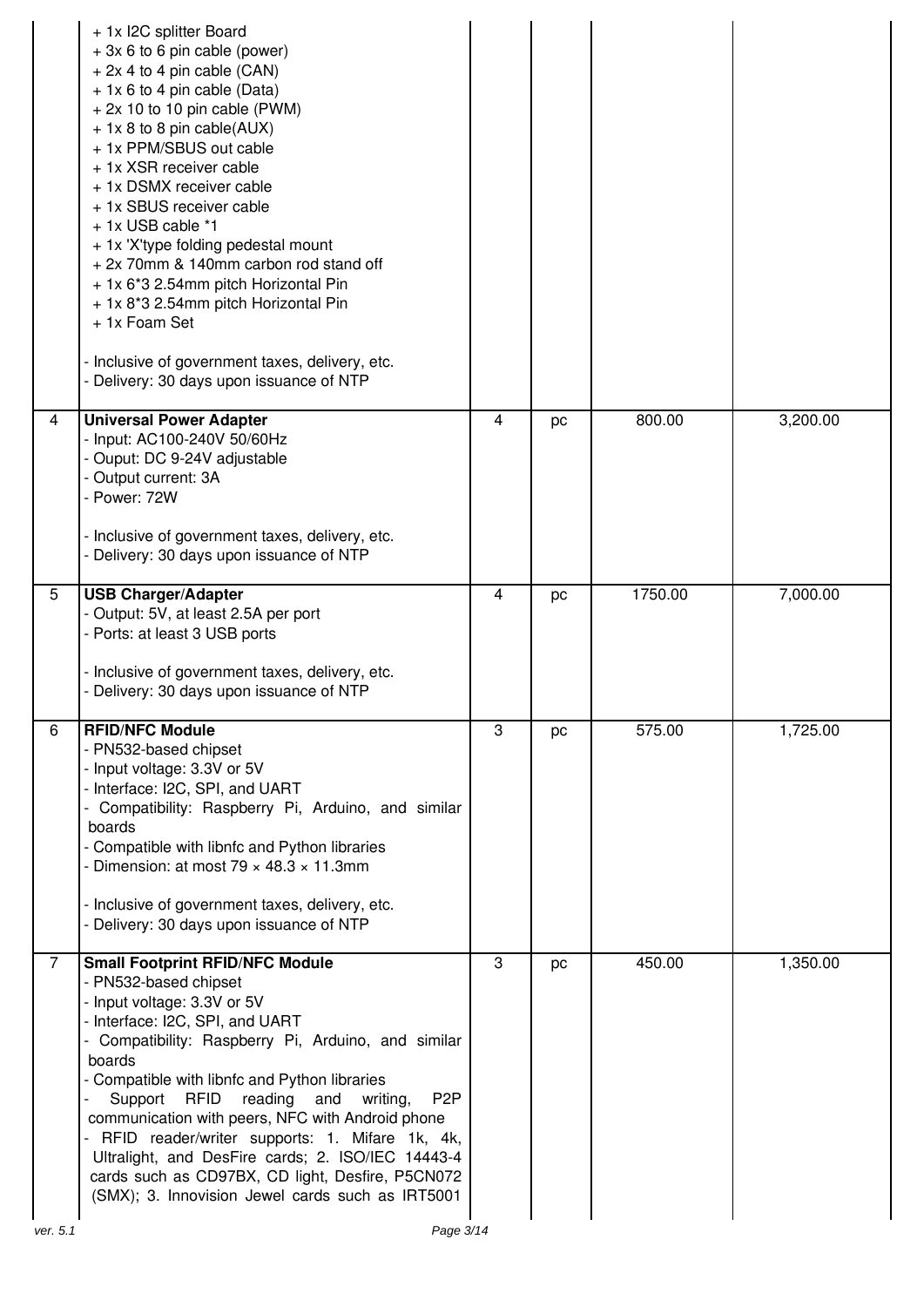|          | card; 4. FeliCa cards such as RCS 860 and RCS 854<br>- Up to 5cm~7cm reading distance<br>- On-board level shifter, Standard 5V TTL for I2C and<br>UART, 3.3V TTL SPI<br>- Package includes: 1 x PN532 NFC RFID Module 1 x<br>2.54mm spacing 4pin Cable 1 x Mifare One S50 White<br>Card 1 x Mifare One S50 Key Card 1 x 12P bended<br>male pins<br>- Inclusive of government taxes, delivery, etc.<br>- Delivery: 30 days upon issuance of NTP                                                                                                                                                                                                                                                        |                |    |        |          |
|----------|-------------------------------------------------------------------------------------------------------------------------------------------------------------------------------------------------------------------------------------------------------------------------------------------------------------------------------------------------------------------------------------------------------------------------------------------------------------------------------------------------------------------------------------------------------------------------------------------------------------------------------------------------------------------------------------------------------|----------------|----|--------|----------|
| 8        | <b>Touchscreen Display Module - 2.4"</b><br>- Compatible with Arduino Uno R3<br>- 2.4" diagonal LCD TFT display<br>- 240x320 resolution, 18-bit (262,000) color<br>- spfd5408 controller with built in video RAM buffer<br>- 8 bit digital interface, plus 4 control lines<br>- Uses digital pins 5-13 and analog 0-3<br>- Works with any '328 or Mega<br>- 5V compatible! Use with 3.3V or 5V logic<br>- Onboard 3.3V 300mA LDO regulator<br>- 4 white LED backlight. On by default but you can<br>connect the transistor to a digital pin for backlight<br>control<br>- 4-wire resistive touchscreen<br>- Inclusive of government taxes, delivery, etc.<br>- Delivery: 30 days upon issuance of NTP | $\overline{2}$ | pc | 650.00 | 1,300.00 |
| 9        | <b>Touchscreen Display Module - 3.5"</b><br>- Compatible with Arduino Mega<br>- Screen Type: TFT<br>- Screen Size: 3.5inch<br>- Resolution: 320 x 480<br>- Working Voltage: 3.3~5V<br>- Inclusive of government taxes, delivery, etc.<br>- Delivery: 30 days upon issuance of NTP                                                                                                                                                                                                                                                                                                                                                                                                                     | $\overline{2}$ | pc | 850.00 | 1,700.00 |
| 10       | ZigBee Explorer Board<br>- Compatible with Arduino<br>- USB 2.0 compatible Serial Interface<br>- 3.3V and 5V compatible I/Os<br>- 3.3V and 5V dual power outputs<br>- Reset button for XBEE modules<br>- LEDs for UART and XBEE operations<br>- Type B USB connector<br>- Hardware Handshaking full supported<br>- With USB cable<br>- Inclusive of government taxes, delivery, etc.<br>- Delivery: 30 days upon issuance of NTP                                                                                                                                                                                                                                                                      | 5              | pc | 340.00 | 1,700.00 |
| 11       | <b>AC-DC Power Supply - 12V</b><br>- Output: DC 12V 5A<br>- Input voltage: AC110/220V $\pm$ 15%<br>- Grid frequency $50/60$ Hz $\pm 10\%$ ,<br>- Peak-peaknoise voltage≤ 200mV<br>- Operating Frequency100KHz<br>- Efficiency>88%                                                                                                                                                                                                                                                                                                                                                                                                                                                                     | 2              | pc | 360.00 | 720.00   |
| ver. 5.1 | Page 4/14                                                                                                                                                                                                                                                                                                                                                                                                                                                                                                                                                                                                                                                                                             |                |    |        |          |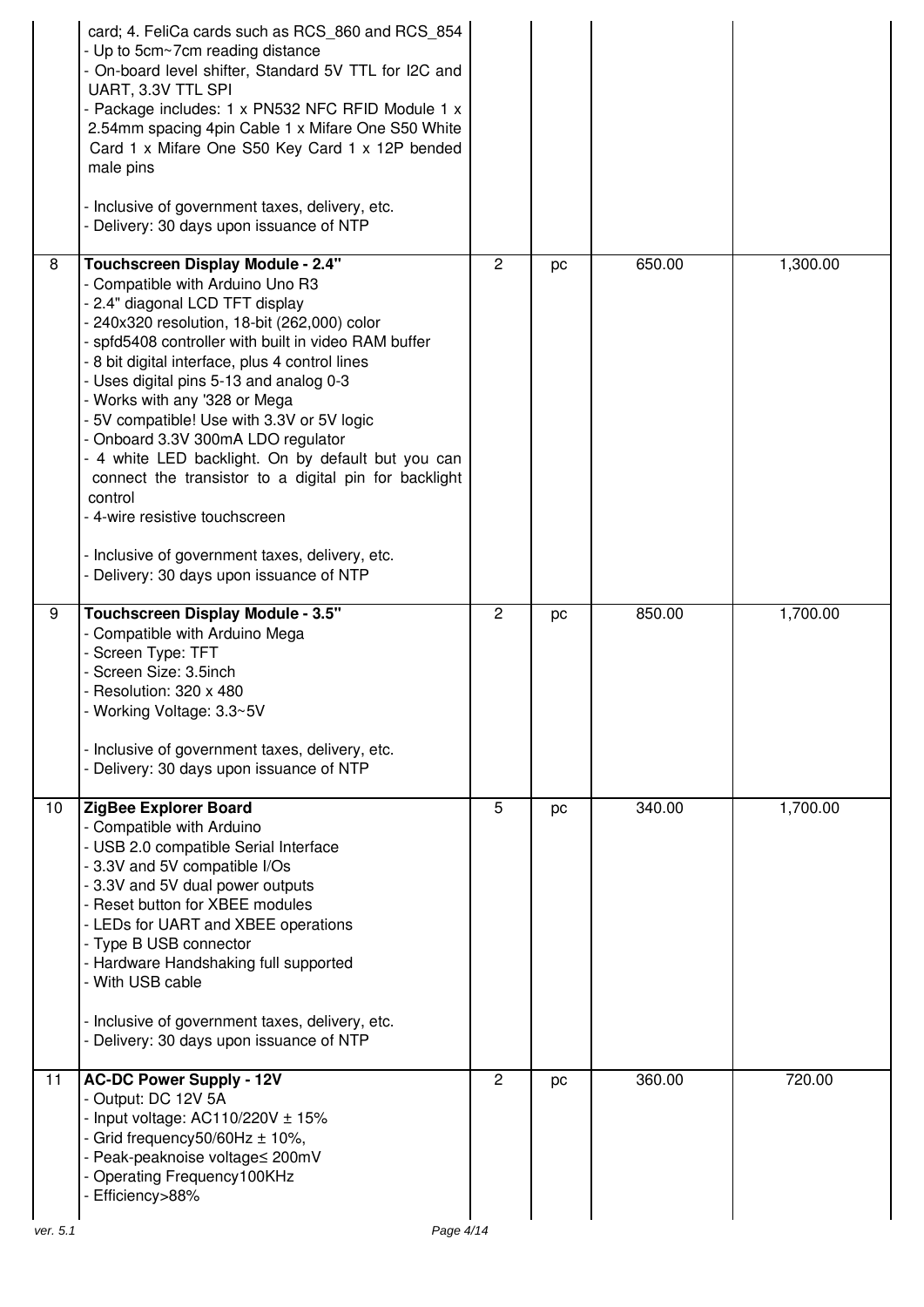|    | - Inclusive of government taxes, delivery, etc.<br>Delivery: 30 days upon issuance of NTP                                                                                                                                                                                                                                                                                                                                                                           |                |    |         |          |
|----|---------------------------------------------------------------------------------------------------------------------------------------------------------------------------------------------------------------------------------------------------------------------------------------------------------------------------------------------------------------------------------------------------------------------------------------------------------------------|----------------|----|---------|----------|
| 12 | <b>AC-DC Power Supply - 5V</b><br>- Output: DC 5V 4A<br>- Input voltage: $AC110/220V \pm 15%$<br>- Grid frequency50/60Hz ± 10%,<br>Peak-peaknoise voltage≤ 200mV<br>- Operating Frequency100KHz<br>- Efficiency>88%<br>- Inclusive of government taxes, delivery, etc.<br>- Delivery: 30 days upon issuance of NTP                                                                                                                                                  | $\overline{c}$ | pc | 330.00  | 660.00   |
| 13 | <b>Exhaust Fan</b><br>- Voltage: 220V 50Hz<br>- Input power: 25W<br>- Speed: 2800R / Min<br>- Air volume: 140m3/H<br>- Running noise: 30-35db<br>- Diameter: 100 mm<br>- Height: 80 mm<br>- Colour: Black<br>- Material: metal<br>- Inclusive of government taxes, delivery, etc.<br>- Delivery: 30 days upon issuance of NTP                                                                                                                                       | $\overline{c}$ | pc | 950.00  | 1,900.00 |
| 14 | <b>Flexible Air Duct</b><br>- Diameter: 4"<br>- Length: 3m<br>- Double layer<br>- Inclusive of government taxes, delivery, etc.<br>- Delivery: 30 days upon issuance of NTP                                                                                                                                                                                                                                                                                         | $\overline{2}$ | pc | 1200.00 | 2,400.00 |
| 15 | <b>Enclosure Fan - 80mm</b><br>- Dimension: 80X80X25mm<br>- Rated Voltage: 12VDC<br>- Power Input: 2.4W<br>- Operating Voltage: 10.8-13.2VDC<br>- Fan Speed: 1300RPM<br>- Inclusive of government taxes, delivery, etc.<br>- Delivery: 30 days upon issuance of NTP                                                                                                                                                                                                 | 5              | pc | 200.00  | 1,000.00 |
| 16 | <b>Dehumidifier</b><br>- Product power: 25W<br>- Input voltage: $220~240v / 50hz~60hz$<br>- Output voltage: DC9V<br>- Shell material: Plastic ABS<br>- Daily dehumidification: Max 200-300ml/24 hours<br>30°C, - 80RH% Laboratory data)<br>- Max Dehumidification area: 15[?]?]150 sq.ft[?]<br>- Water tank capacity: 500ML<br>- Product size: 165mm * 125mm * 225mm<br>- Inclusive of government taxes, delivery, etc.<br>- Delivery: 30 days upon issuance of NTP | 1              | pc | 2500.00 | 2,500.00 |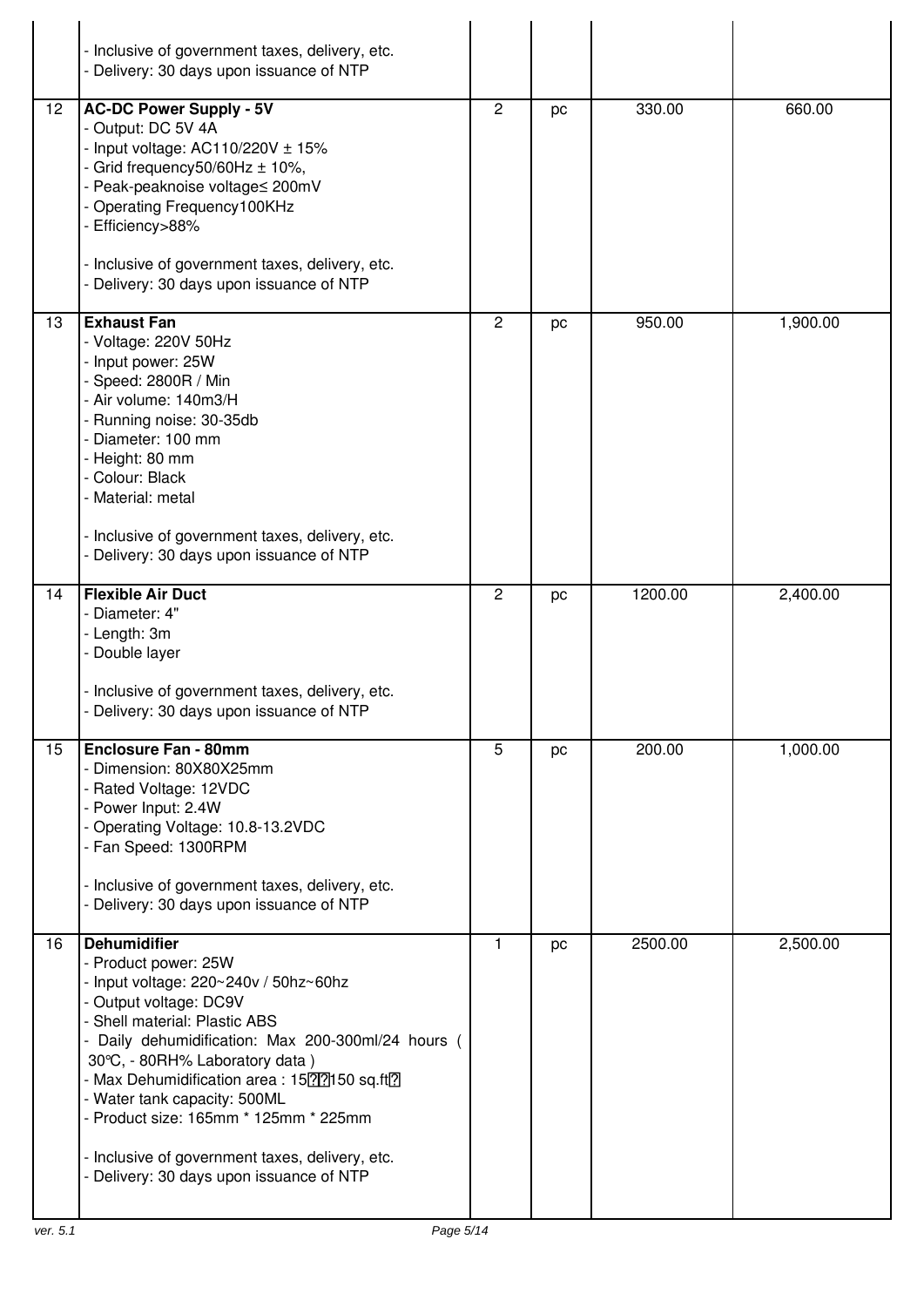| 17 | <b>Humidifier</b><br>- Water volume: 500ml<br>- Application range: 30-40 Square meters<br>- Power: 16W<br>Input: AC100~240V,50/60Hz<br>- Adapter:DC24V,650mA<br>- Dimension: 168(D)mm x121(H)mm<br>Material: Polypropylene construction<br>excellent<br>chemical resistance<br>- Auto power-off when the water runs out<br>- Inclusive of government taxes, delivery, etc.<br>- Delivery: 30 days upon issuance of NTP                                                                                                                                                                                                                                                                                                                                                                                       | 1              | pc | 875.00  | 875.00    |
|----|--------------------------------------------------------------------------------------------------------------------------------------------------------------------------------------------------------------------------------------------------------------------------------------------------------------------------------------------------------------------------------------------------------------------------------------------------------------------------------------------------------------------------------------------------------------------------------------------------------------------------------------------------------------------------------------------------------------------------------------------------------------------------------------------------------------|----------------|----|---------|-----------|
| 18 | <b>Pulse Oximeter Sensor Module</b><br>- Chipset: MAX30100<br>$-5.6$ mm x 2.8mm x 1.2mm<br>$-14$ -Pin<br>- Ultra-Low-Power Operation<br>- Inclusive of government taxes, delivery, etc.<br>Delivery: 30 days upon issuance of NTP                                                                                                                                                                                                                                                                                                                                                                                                                                                                                                                                                                            | 1              | pc | 320.00  | 320.00    |
| 19 | <b>Filament Dryer</b><br>- Rated Power: AC100-240V~50/60Hz<br>- Power Output: DC12V~3A<br>- Power of Drying Heater: 36W<br>- Inside Environment Temperature: Max. 50°C<br>- Heater Sheet Temperature: Max. 80°C<br>- Weighing Power: 0.1W<br>- Weighing Load: ±2KG<br>- Weighing Accuracy: 0.02G<br>- Filament Diameter: 1.75mm/2.85mm/3mm<br>- Max Capacity: 0200×73(H) mm<br>- Product Weight: 750g / 26.5oz<br>- Product Size: 23.9 * 21.5 * 10.4cm / 9.4 * 8.5 * 4.1in<br>- Package Weight: 1112g/39.2oz<br>- Package Size: 27.2 * 24.9 * 13.8cm / 10.7 * 9.8 * 5.4in<br>- Packing List:<br>+ 1 * Filament Box<br>+ 1 * Power Adapter<br>$+1$ * Tube<br>+ 1 * Bayonet<br>+ 1 * User Manual(English & Chinese)<br>Inclusive of government taxes, delivery, etc.<br>Delivery: 30 days upon issuance of NTP | $\overline{c}$ | pc | 5350.00 | 10,700.00 |
| 20 | <b>Extruder Hot End Kit</b><br>- Material: Aluminum, Brass, Stainless Steel<br>- Nozzle size: About 0.4mm<br>- Cable length: About 1.2m<br>- Heating Tube: 24V 40W<br>Operating<br>$-40-+260$ °C<br>temperature<br>range:<br>$(-40 - +500 °F)$<br>- Throat length: About 52mm<br>- Aluminum block size: About 20x20x10mm<br>- Suitable: For Creality ender 3/3 Pro/5/5PRO<br>- Package includes:<br>+ 1pc x Aluminum Block<br>+ 1pc x Heating Tube                                                                                                                                                                                                                                                                                                                                                           | 1              | pc | 1575.00 | 1,575.00  |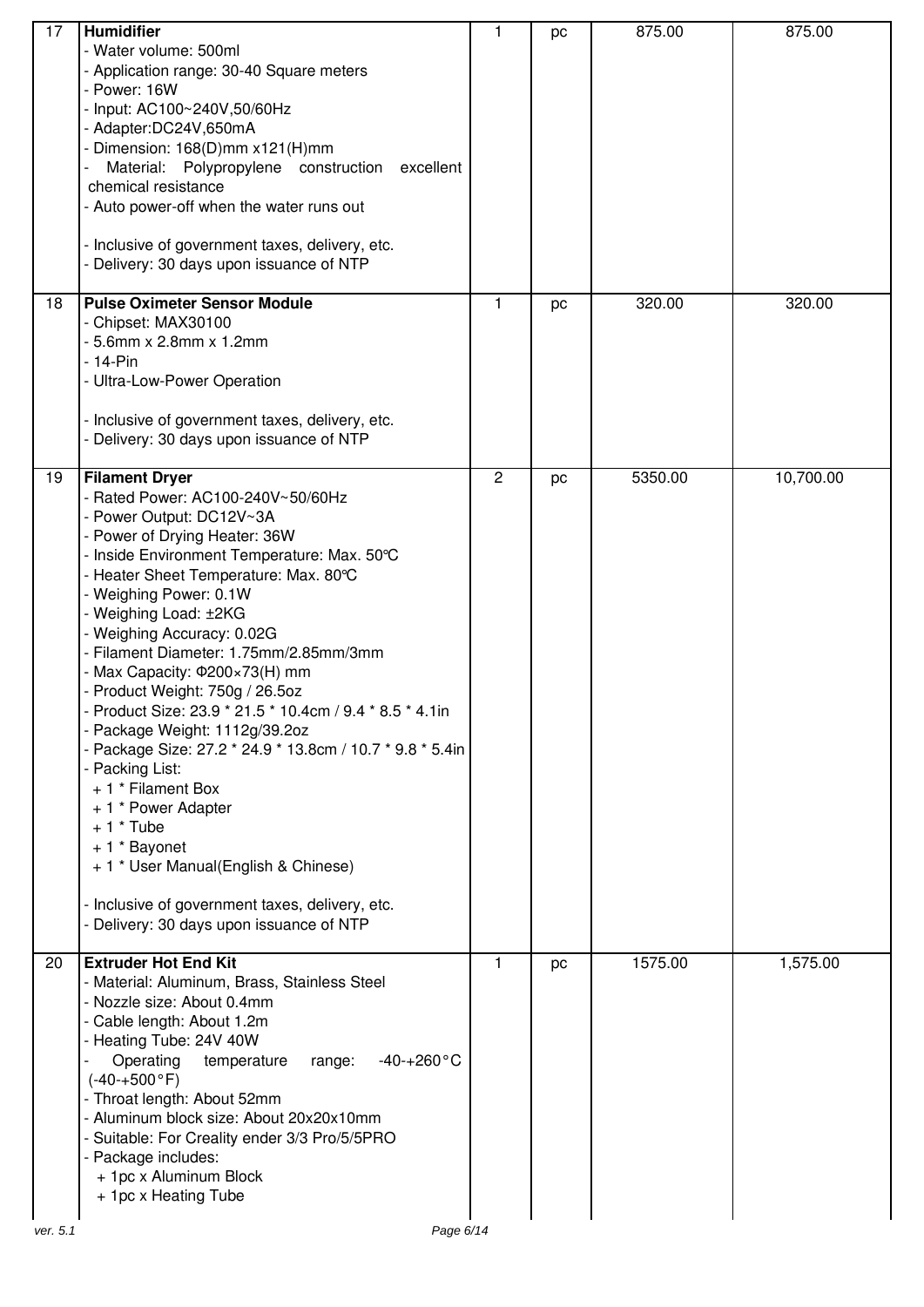|    | + 1pc x M6x30mm Throat Pipe<br>+ 1pc x Thermistor+Brass Sleeve<br>+ 1pc x 1.75mm 0.4mm Brass Nozzle<br>- Inclusive of government taxes, delivery, etc.<br>- Delivery: 30 days upon issuance of NTP                                                                                                                                                                                                                                                                                                                        |              |     |         |          |
|----|---------------------------------------------------------------------------------------------------------------------------------------------------------------------------------------------------------------------------------------------------------------------------------------------------------------------------------------------------------------------------------------------------------------------------------------------------------------------------------------------------------------------------|--------------|-----|---------|----------|
| 21 | <b>Carbon Brush for Dremel 4000</b><br>- Replacement carbon brush<br>- Compatible with Dremel 4000<br>- 1 pair per set<br>- Inclusive of government taxes, delivery, etc.                                                                                                                                                                                                                                                                                                                                                 | 4            | set | 550.00  | 2,200.00 |
|    | Delivery: 30 days upon issuance of NTP                                                                                                                                                                                                                                                                                                                                                                                                                                                                                    |              |     |         |          |
| 22 | <b>Right Angle Attachment for Dremel 4000</b><br>- Compatible with Dremel 4000<br>- Quick connect system easily attaches to your rotary<br>tool in place of the housing cap, no wrenches required<br>- Compact, durable design for those "hard-to-reach"<br>places                                                                                                                                                                                                                                                        | $\mathbf{1}$ | pc  | 1290.00 | 1,290.00 |
|    | - Inclusive of government taxes, delivery, etc.<br>- Delivery: 30 days upon issuance of NTP                                                                                                                                                                                                                                                                                                                                                                                                                               |              |     |         |          |
| 23 | Mini Saw Attachment for Dremel 4000<br>- Compatible with Dremel 4000<br>- Works great on wood and all wood-like materials.<br>- Make clean, straight perpendicular cuts up to 1/4"<br>thick<br>- Quick connect system attaches to your rotary tool in<br>seconds<br>- Includes blade<br>- Inclusive of government taxes, delivery, etc.<br>Delivery: 30 days upon issuance of NTP                                                                                                                                         | 1            | pc  | 1600.00 | 1,600.00 |
| 24 | <b>Workstation Attachment for Dremel 4000</b><br>- Compatible with Dremel 4000<br>- Functions as an articulating drill press that rotates<br>90 <sup>°</sup> , rotary tool holder, and flex-shaft tool stand<br>- Detents click the tool in place in 15 <sup>°</sup> increments from<br>vertical to horizontal<br>- "Crow's Nest" provides on-board storage for Dremel<br>accessories<br>- Durable, die-cast aluminum base<br>- Inclusive of government taxes, delivery, etc.<br>- Delivery: 30 days upon issuance of NTP | 1            | pc  | 6500.00 | 6,500.00 |
| 25 | Cut Off Wheel for Dremel 4000 - Plastic<br>- Compatible with Dremel 4000<br>- For Clean Cuts in Plastic<br>- 5 pcs per set<br>- For use with EZ402 Mandrel<br>- Last 2 times longer than current fiberglass-reinforced<br>cut-off wheels<br>- Labeled for easy identification<br>- Inclusive of government taxes, delivery, etc.<br>- Delivery: 30 days upon issuance of NTP                                                                                                                                              | 1            | set | 680.00  | 680.00   |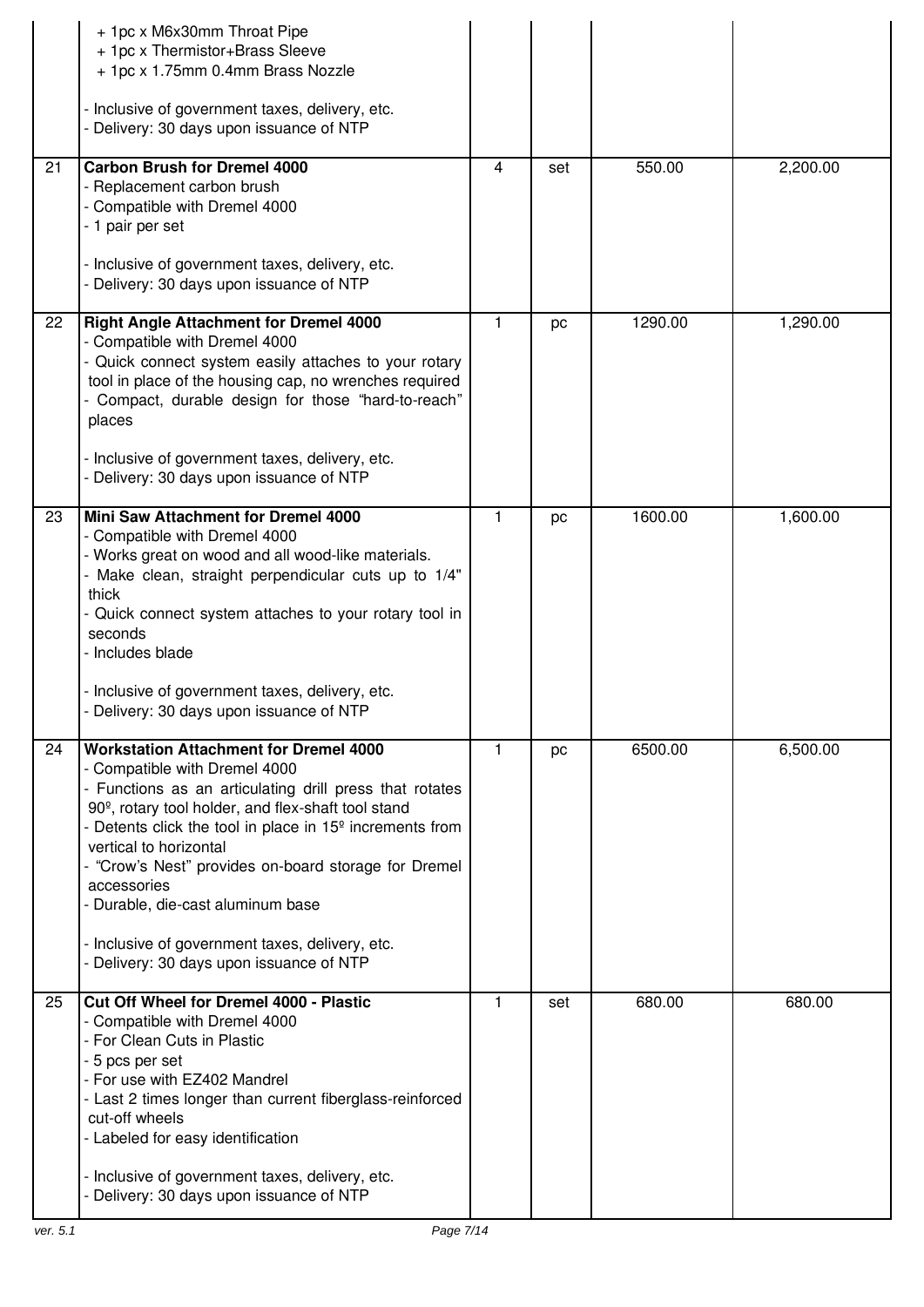| 26 | Cut Off Wheel for Dremel 4000 - Thin Metal<br>- Compatible with Dremel 4000<br>- Thin and accurate cutting<br>- 5 pcs per set<br>- Make thin-kerf cuts without compromising strength<br>- Reinforcement prevents breakage<br>- Easy to assemble                                                                                                          | 1              | set | 680.00 | 680.00   |
|----|----------------------------------------------------------------------------------------------------------------------------------------------------------------------------------------------------------------------------------------------------------------------------------------------------------------------------------------------------------|----------------|-----|--------|----------|
|    | - Thickness: 0.6mm (0.25")<br>- Diameter: 38.1mm (1-1/2")<br>- Inclusive of government taxes, delivery, etc.                                                                                                                                                                                                                                             |                |     |        |          |
|    | - Delivery: 30 days upon issuance of NTP                                                                                                                                                                                                                                                                                                                 |                |     |        |          |
| 27 | <b>EZ Lock Starter Kit for Dremel 4000</b><br>- Compatible with Dremel 4000<br>- Includes one EZ Lock Mandrel and 5 pcs Reinforced<br><b>Cut Off Wheels</b><br>- Inclusive of government taxes, delivery, etc.<br>- Delivery: 30 days upon issuance of NTP                                                                                               | 1              | set | 680.00 | 680.00   |
| 28 | Mandrel 402 for Dremel 4000<br>- Compatible with Dremel 4000<br>Used primarily with Dremel polishing bits and<br>accessories<br>- For use in all Dremel rotary tools<br>$-1/8$ In. shank<br>- Inclusive of government taxes, delivery, etc.<br>- Delivery: 30 days upon issuance of NTP                                                                  | $\overline{2}$ | pc  | 220.00 | 440.00   |
| 29 | <b>Chuck for Dremel 4000</b><br>- Compatible with Dremel 4000<br>- This chuck allows you to quickly and easily change<br>accessories on Dremel Rotary Tools without changing<br>collets<br>Accepts accessories with 1/32" (0.8mm) to 1/8"<br>(3.2mm) shanks<br>- Inclusive of government taxes, delivery, etc.<br>Delivery: 30 days upon issuance of NTP | 1              | pc  | 800.00 | 800.00   |
| 30 | Quick Change Collet Set for Dremel 4000<br>- Compatible with Dremel 4000<br>- Includes collet nut and 4 pcs collets<br>- Inclusive of government taxes, delivery, etc.<br>- Delivery: 30 days upon issuance of NTP                                                                                                                                       | 1              | set | 500.00 | 500.00   |
| 31 | <b>Cut Off Disc for Bosch Cordless Grinder - Metal</b><br>- Compatible with Bosch Cordless Grinder GWS 18<br>- Genuine product<br>$-4"$<br>- For cutting metal<br>- Inclusive of government taxes, delivery, etc.<br>Delivery: 30 days upon issuance of NTP                                                                                              | $\overline{c}$ | pc  | 550.00 | 1,100.00 |
| 32 | <b>Cutting Disc for Bosch Cordless Grinder - Wood</b><br>- Compatible with Bosch Cordless Grinder GWS 18<br>- Genuine product                                                                                                                                                                                                                            | 3              | pc  | 270.00 | 810.00   |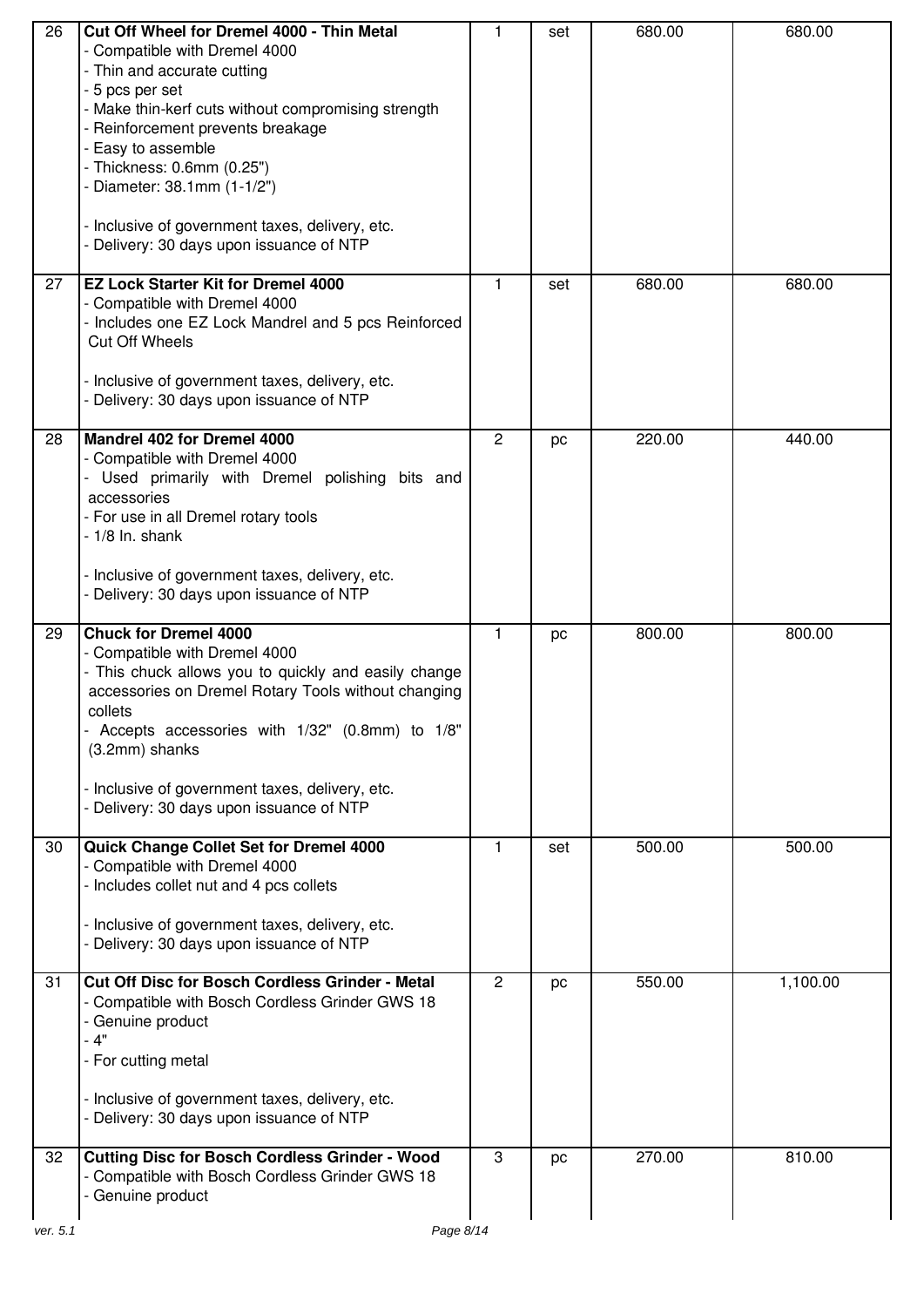|    | $-4"$                                                                                                                                                                                                                                                                                                                                                                                                                                                                                                                                                                                                                                                                                                                                                                                                                                                                                                                        |   |     |         |          |
|----|------------------------------------------------------------------------------------------------------------------------------------------------------------------------------------------------------------------------------------------------------------------------------------------------------------------------------------------------------------------------------------------------------------------------------------------------------------------------------------------------------------------------------------------------------------------------------------------------------------------------------------------------------------------------------------------------------------------------------------------------------------------------------------------------------------------------------------------------------------------------------------------------------------------------------|---|-----|---------|----------|
|    | - Inclusive of government taxes, delivery, etc.<br>- Delivery: 30 days upon issuance of NTP                                                                                                                                                                                                                                                                                                                                                                                                                                                                                                                                                                                                                                                                                                                                                                                                                                  |   |     |         |          |
| 33 | <b>Grinding Disc for Bosch Cordless Grinder</b><br>- Compatible with Bosch Cordless Grinder GWS 18<br>Genuine product<br>- 4"<br>- Inclusive of government taxes, delivery, etc.                                                                                                                                                                                                                                                                                                                                                                                                                                                                                                                                                                                                                                                                                                                                             | 4 | pc  | 60.00   | 240.00   |
|    | Delivery: 30 days upon issuance of NTP                                                                                                                                                                                                                                                                                                                                                                                                                                                                                                                                                                                                                                                                                                                                                                                                                                                                                       |   |     |         |          |
| 34 | <b>Rubber Mallet</b><br>$-160z$                                                                                                                                                                                                                                                                                                                                                                                                                                                                                                                                                                                                                                                                                                                                                                                                                                                                                              | 1 | pc  | 250.00  | 250.00   |
|    | - Inclusive of government taxes, delivery, etc.<br>Delivery: 30 days upon issuance of NTP                                                                                                                                                                                                                                                                                                                                                                                                                                                                                                                                                                                                                                                                                                                                                                                                                                    |   |     |         |          |
| 35 | <b>Ball Hammer</b><br>$-160z$                                                                                                                                                                                                                                                                                                                                                                                                                                                                                                                                                                                                                                                                                                                                                                                                                                                                                                | 1 | pc  | 500.00  | 500.00   |
|    | - Inclusive of government taxes, delivery, etc.<br>Delivery: 30 days upon issuance of NTP                                                                                                                                                                                                                                                                                                                                                                                                                                                                                                                                                                                                                                                                                                                                                                                                                                    |   |     |         |          |
| 36 | <b>Universal Detachable Lens Set</b><br>- Material: Aluminum alloy shell<br>- Fish Eye Lens<br>+ Magnification: Up to 180 degrees<br>+ Dimensions (main body): 25mm (diameter) x 14mm<br>(length)<br>- Wide Angle<br>+ Magnification: 0.67X Wide (Must use with Macro<br>Lens)<br>+ Lens Construction: 2 elements in 2 groups<br>+ Dimensions(main body): 20mm (diameter) x 10mm<br>(length)<br>- CPL:<br>+ Dimensions(main body): 20mm (diameter) x 16mm<br>(length)<br>- Marco:<br>+ Dimensions(main body): 14mm (diameter) x 5mm<br>(length)<br>2.0X Telephoto:<br>+ Dimensions(main body): 20mm (diameter) x 12mm<br>(length)<br>- Package included:<br>+ 1x Fish Eye Lens<br>+ 1x 2in1 Phone Lens(Wide Angle + Macro Lens)<br>+ 1x CPL Lens<br>+ 1x 2.0X Telephoto<br>+ 4x Lens Cover (plastic)<br>+ 1x Pouch<br>+ 1x Clip<br>- Inclusive of government taxes, delivery, etc.<br>Delivery: 30 days upon issuance of NTP | 1 | set | 550.00  | 550.00   |
| 37 | <b>Underwater Motor Kit</b><br>Three-Phase<br><b>Brushless</b><br>Motor for<br>underwater                                                                                                                                                                                                                                                                                                                                                                                                                                                                                                                                                                                                                                                                                                                                                                                                                                    | 4 | set | 1450.00 | 5,800.00 |
|    | applications                                                                                                                                                                                                                                                                                                                                                                                                                                                                                                                                                                                                                                                                                                                                                                                                                                                                                                                 |   |     |         |          |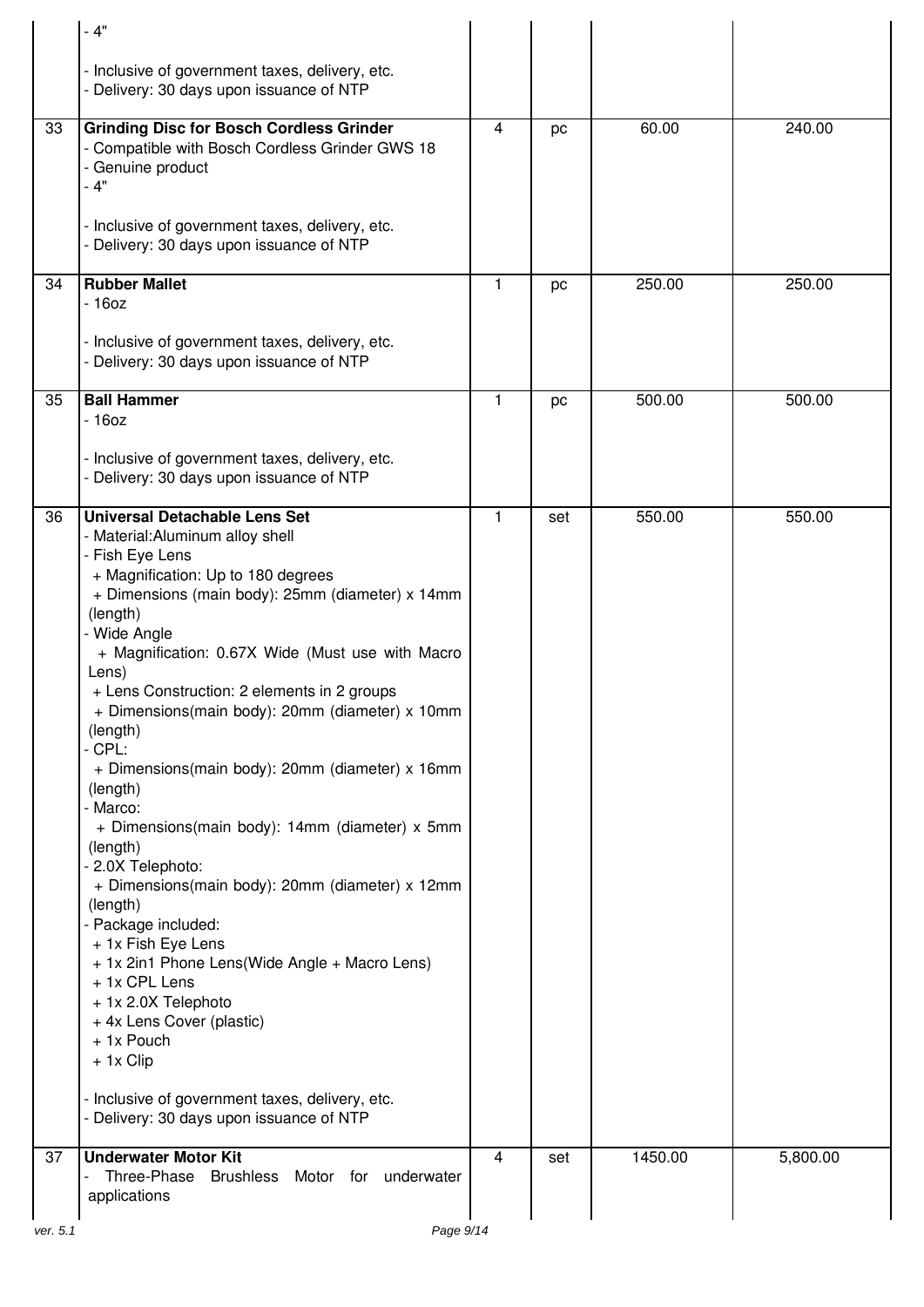|    | Motor Material: 304 Stainless Steel Bearing +<br>Aluminum Alloy<br>- Housing: PLA Nylon Propeller<br>- Orientation: Both (Positive Propeller / Anti-propeller<br>Propeller)<br>- Voltage: 12-24V<br>- Current: at least 17A<br>- Power: 100-300W<br>- Motor: at least 1450KV<br>- Dimesion: 75*62*62mm<br>- Cable Length: 250mm<br>- Inclusive of government taxes, delivery, etc.<br>- Delivery: 30 days upon issuance of NTP                                                                                                                                                            |                |      |         |          |
|----|-------------------------------------------------------------------------------------------------------------------------------------------------------------------------------------------------------------------------------------------------------------------------------------------------------------------------------------------------------------------------------------------------------------------------------------------------------------------------------------------------------------------------------------------------------------------------------------------|----------------|------|---------|----------|
| 38 | <b>Cooling Fan for Raspberry Pi</b><br>- Can used for Raspberry Pi 3B+ and Raspberry Pi 4B.<br>In the case of overclocking<br>- Adopt the tower structure, included 5mm copper tube,<br>multi-layer heat sinks<br>- DC 5V Power in (Can be powered by the Raspberry<br>Pi), Rated power 0.4W 5V, 0.08A<br>- Inclusive of government taxes, delivery, etc.<br>- Delivery: 30 days upon issuance of NTP                                                                                                                                                                                     | $\overline{2}$ | pc   | 1400.00 | 2,800.00 |
| 39 | Aluminum Heatsink Case with Dual Fan For<br>Raspberry Pi 3<br>- Compatible with Raspberry Pi 3 Model B B+<br>- Made from CNC machining manufacturing technology<br>- includes the dual fan and thermal tapes/paste<br>- Low Power Consumption Design<br>- Inclusive of government taxes, delivery, etc.<br>- Delivery: 30 days upon issuance of NTP                                                                                                                                                                                                                                       | $\overline{2}$ | pc   | 850.00  | 1,700.00 |
| 40 | Aluminum Heatsink Case with Dual Fan For<br>Raspberry Pi 4<br>- Material: Aluminum alloy<br>- Color: Black<br>- Compatible with: Raspberry Pi 4 Model B<br>- Features: Passive cooling architecture design can<br>reach perfect heat dissipation.<br>- Ultra-thin design<br>- Easy to install<br>- Fast Heat dissipation<br>- Silence Fan without noise<br>- Smooth and straight aluminum material<br>- All ports and slots of the case can match with<br>Raspberry Pi 4 Model B perfectly<br>- Inclusive of government taxes, delivery, etc.<br>- Delivery: 30 days upon issuance of NTP | $\overline{2}$ | pc   | 950.00  | 1,900.00 |
| 41 | 2.54 Pitch Connector 1x1P Housing<br>- Jumper wire housing<br>- size: 14.1mm x 2.5mm x 2.5mm<br>- at least 50 pcs per pack<br>- Inclusive of government taxes, delivery, etc.<br>- Delivery: 30 days upon issuance of NTP                                                                                                                                                                                                                                                                                                                                                                 | $\overline{4}$ | pack | 100.00  | 400.00   |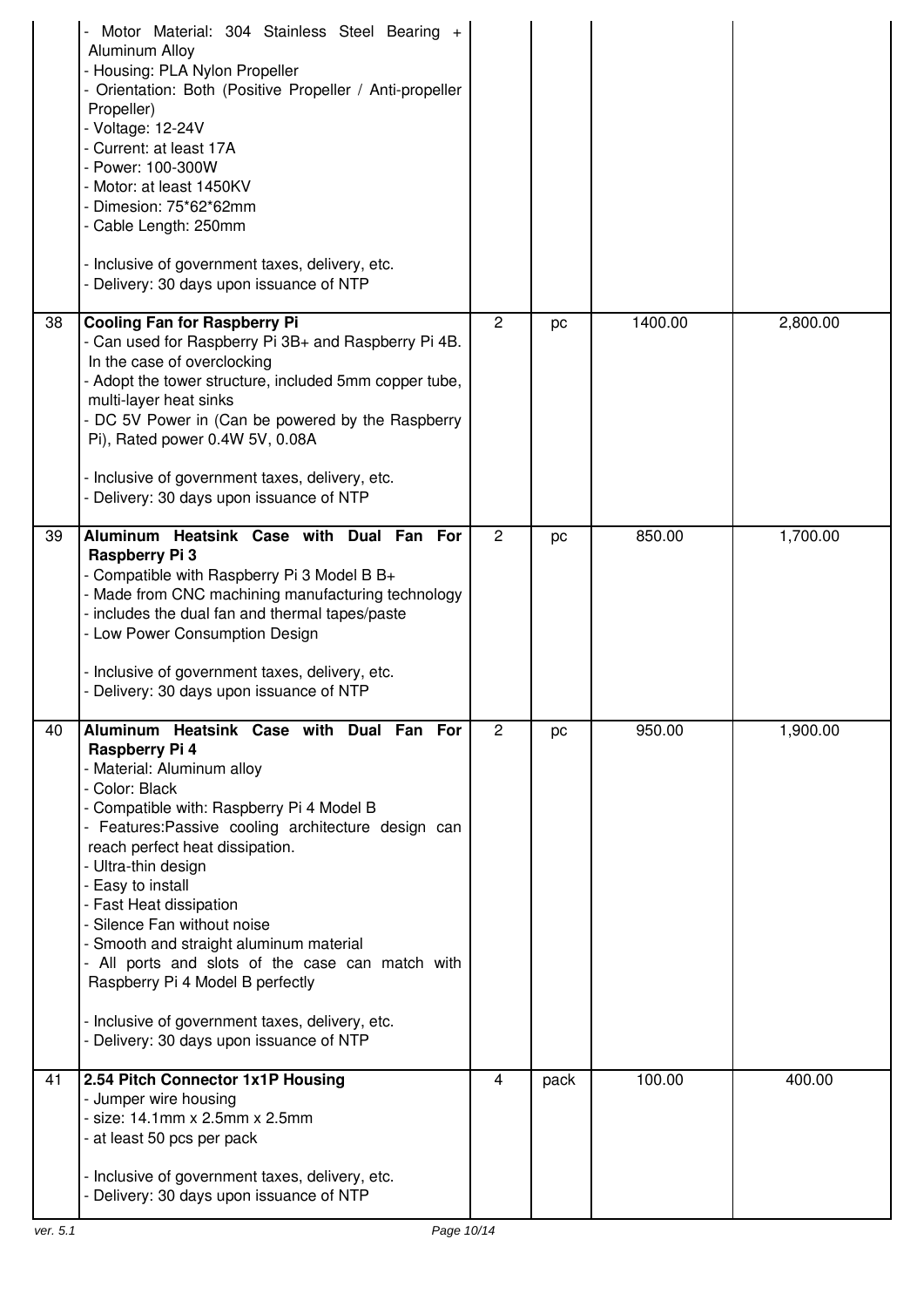| 42<br>43 | 2.54 Pitch Connector 1x2P Housing<br>- Jumper wire housing<br>- size: 14.1mm x 2.5mm x 2.5mm<br>- at least 50 pcs per pack<br>- has two pin slots for 2.55 mm dupont head<br>- Inclusive of government taxes, delivery, etc.<br>- Delivery: 30 days upon issuance of NTP<br>2.54 Pitch Connector 1x3P Housing                                                                                                                                                                                                                                                                                                                                                                                                                                                                                                                                       | 3<br>2         | pack<br>pack | 120.00<br>170.00 | 360.00<br>340.00 |
|----------|-----------------------------------------------------------------------------------------------------------------------------------------------------------------------------------------------------------------------------------------------------------------------------------------------------------------------------------------------------------------------------------------------------------------------------------------------------------------------------------------------------------------------------------------------------------------------------------------------------------------------------------------------------------------------------------------------------------------------------------------------------------------------------------------------------------------------------------------------------|----------------|--------------|------------------|------------------|
|          | - Jumper wire housing<br>$-$ size: 14.1mm x 2.5mm x 2.5mm<br>- at least 50 pcs per pack<br>- has three pin slots for 2.55 mm dupont head<br>- Inclusive of government taxes, delivery, etc.<br>Delivery: 30 days upon issuance of NTP                                                                                                                                                                                                                                                                                                                                                                                                                                                                                                                                                                                                               |                |              |                  |                  |
| 44       | 2.54 Pitch Connector 1x4P Housing<br>- Jumper wire housing<br>- size: 14.1mm x 2.5mm x 2.5mm<br>- at least 50 pcs per pack<br>- has 4 pin slots for 2.55 mm dupont head<br>- Inclusive of government taxes, delivery, etc.<br>- Delivery: 30 days upon issuance of NTP                                                                                                                                                                                                                                                                                                                                                                                                                                                                                                                                                                              | $\overline{2}$ | pack         | 170.00           | 340.00           |
| 45       | <b>Temperature/Humidity Sensor Module</b><br>* Individual humidity, pressure and gas sensors can be<br>independently enabled/disabled<br>* Package 3.0 mm x 3.0 mm x 0.93 mm metal lid LGA<br>* Digital interface I <sup>2</sup> C (up to 3.4 MHz) and SPI (3 and 4<br>wire, up to 10 MHz)<br>* Supply voltage VDD main supply voltage range: 1.71<br>V to 3.6 V<br>VDDIO interface voltage range: 1.2 V to 3.6 V<br>Current consumption 2.1 µA at 1 Hz humidity and<br>temperature; 3.1 µA at 1 Hz pressure and temperature;<br>3.7 µA at 1 Hz humidity, pressure and temperature<br>* 0.09-12 mA for p/h/T/gas depending on operation<br>mode<br>$0.15 \mu A$ in sleep mode<br>* Operating range -40-+85 $\degree$ C, 0-100% r.H., 300-1100<br>hPa<br>- Inclusive of government taxes, delivery, etc.<br>- Delivery: 30 days upon issuance of NTP | 3              | pc           | 2000.00          | 6,000.00         |
| 46       | <b>UV Index Sensor Module</b><br>* UV spectrum sensitivity: 320-410nm (peak at 355nm)<br>* Voltage Supply: 2.7-5.5V<br>Output type: I2C bus<br>- Inclusive of government taxes, delivery, etc.<br>- Delivery: 30 days upon issuance of NTP                                                                                                                                                                                                                                                                                                                                                                                                                                                                                                                                                                                                          | 3              | pc           | 530.00           | 1,590.00         |
| 47       | <b>GPS Module</b><br>- SAM-M8Q chip<br>- 72-Channel GNSS Receiver<br>- 2.5m Horizontal Accuracy<br>- 18Hz Max Update Rate                                                                                                                                                                                                                                                                                                                                                                                                                                                                                                                                                                                                                                                                                                                           | $\overline{c}$ | pc           | 2770.00          | 5,540.00         |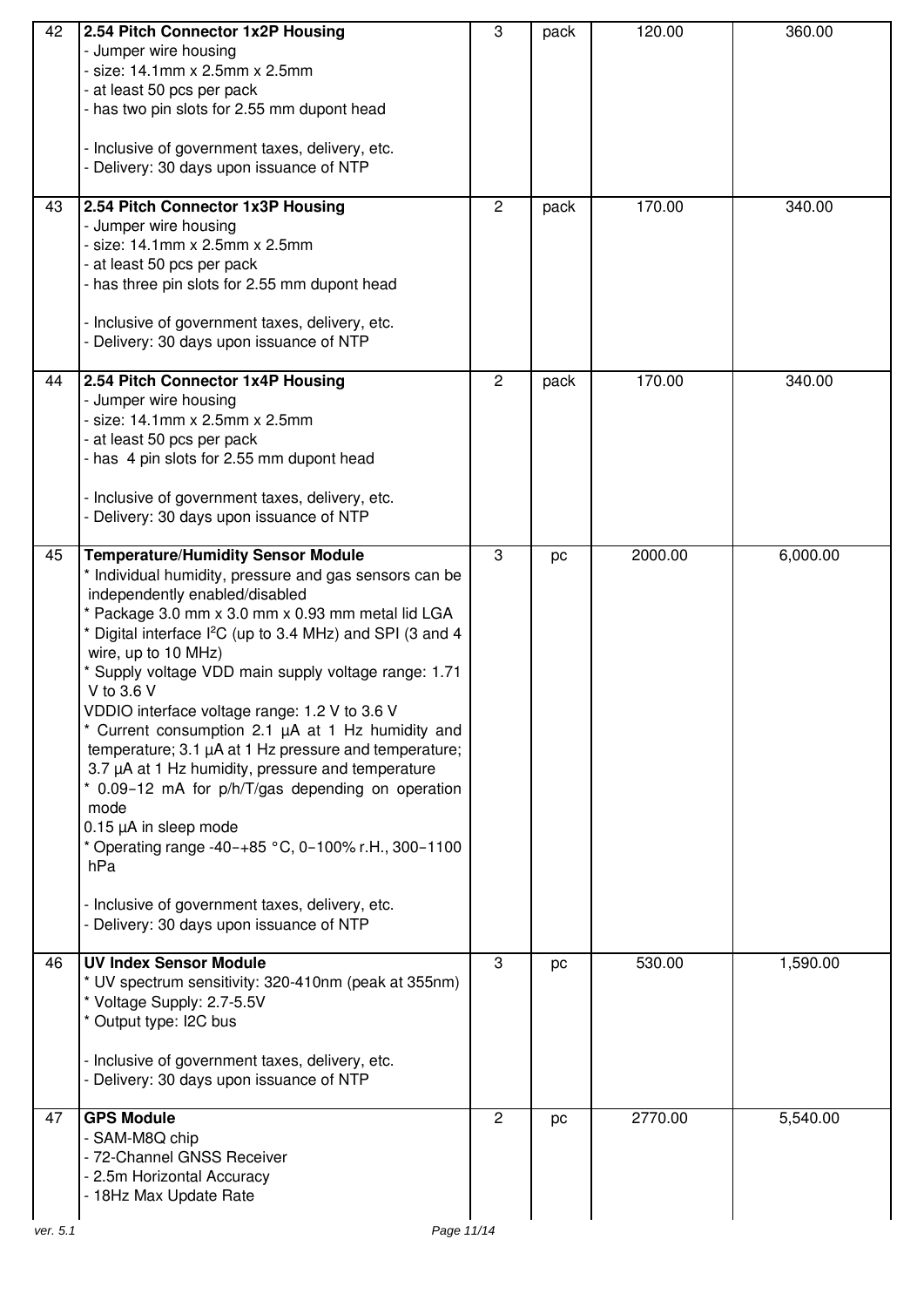|                | - Time-To-First-Fix:<br>- Cold: 26s<br>- Hot: 1s<br>- Max Altitude: 50,000m<br>- Max G: ≤4<br>- Max Velocity: 500m/s<br>- Velocity Accuracy: 0.05m/s<br>- Heading Accuracy: 0.3 degrees<br>- Time Pulse Accuracy: 30ns<br>- 3.3V VCC and I/O<br>$\sim$ 29mA<br>Tracking<br>Consumption:<br>Current<br>GPS+GLONASS<br>- Software Configurable<br>- Geofencing<br>- Odometer<br>- Spoofing Detection<br>- External Interrupt<br>- Pin Control<br>- Low Power Mode<br>- Supports NMEA, UBX, and RTCM protocols over<br>UART or I2C interfaces<br>- Inclusive of government taxes, delivery, etc.<br>- Delivery: 30 days upon issuance of NTP |   |    |         |          |
|----------------|-------------------------------------------------------------------------------------------------------------------------------------------------------------------------------------------------------------------------------------------------------------------------------------------------------------------------------------------------------------------------------------------------------------------------------------------------------------------------------------------------------------------------------------------------------------------------------------------------------------------------------------------|---|----|---------|----------|
| 48             | <b>Development Board - 32-bit</b><br>- with 2.4 GHz ultra low power dual mode Wi-Fi and<br>Bluetooth<br>- ESP-32 chip<br>- High performance-price ratio;<br>- Small volume, easily embeded to other products;<br>Strong function with support LWIP protocol, Freertos;<br>- Supporting three modes: AP, STA, and AP+STA;<br>- Supporting Lua program, easily to develop.<br>- with 18650 Battery Holder<br>- Inclusive of government taxes, delivery, etc.<br>- Delivery: 30 days upon issuance of NTP                                                                                                                                    | 4 | pc | 1400.00 | 5,600.00 |
| 49             | <b>Loudness Sensor Module</b><br>- Dimensions: 24mm x20mm x9.8mm<br>- Weight: G.W 9g<br>- Battery: Exclude<br>- Voltage: 3.5~10 VDC<br>- Working Frequency: 50~2000 Hz<br>- Sensitivity: -48~66 dB<br>- Signal-to-noise Ratio: >58 dB<br>- Output Signal range: Analog Signal (0-1023)<br>- Inclusive of government taxes, delivery, etc.<br>- Delivery: 30 days upon issuance of NTP                                                                                                                                                                                                                                                     | 3 | pc | 300.00  | 900.00   |
| 50<br>ver. 5.1 | High Dynamic Range Light Sensor Module<br>- Approximates Human eye Response<br>- Extremely wide dynamic range 1 to 600,000,000<br>Counts<br>- Lux Range: 188 uLux sensitivity, up to 88,000 Lux<br>input measurements.<br>- Temperature range: -30 to 80 *C<br>- Voltage range: 3.3-5V into onboard regulator<br>- Interface: I2C<br>Page 12/14                                                                                                                                                                                                                                                                                           | 3 | pc | 900.00  | 2,700.00 |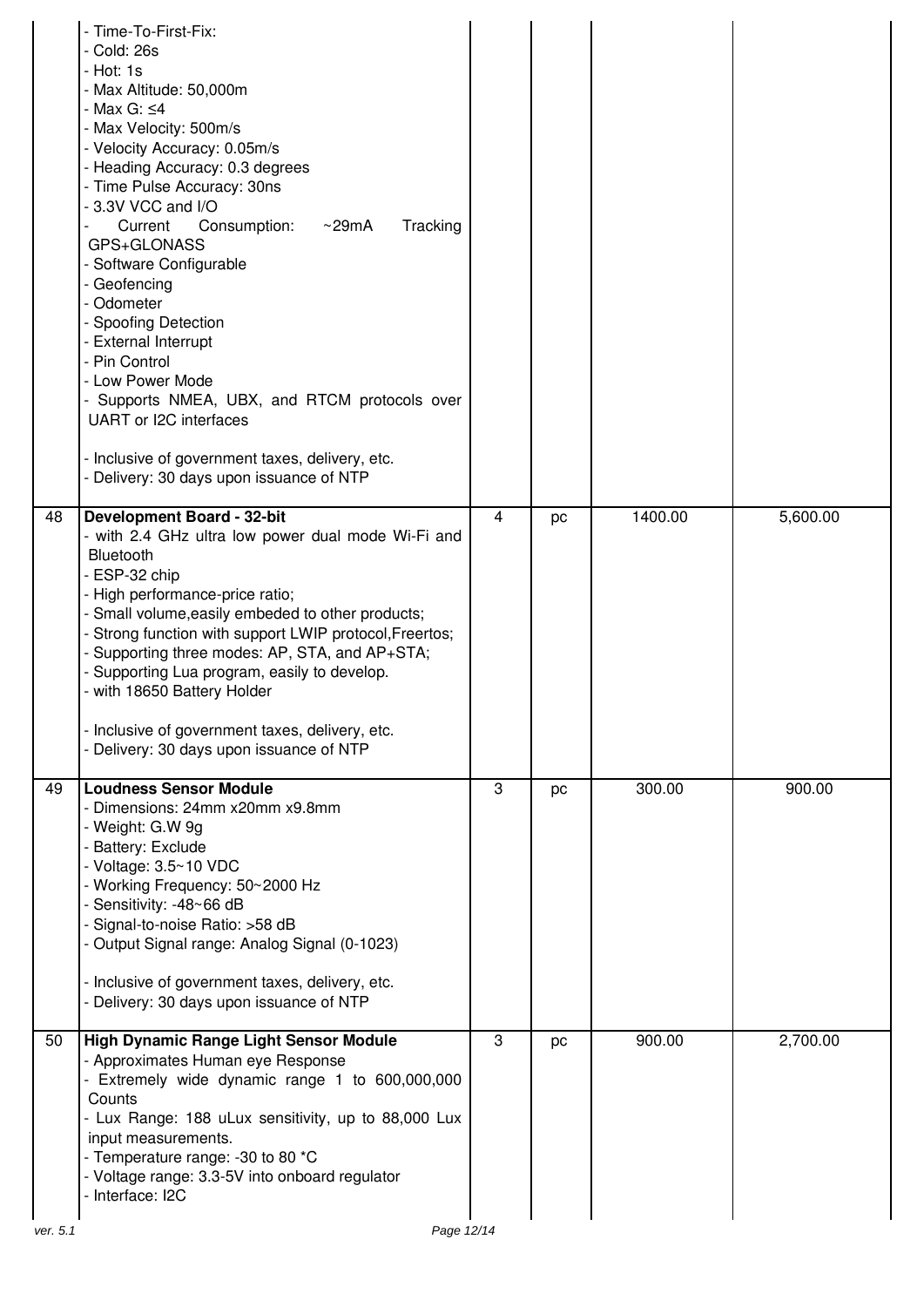| TOTAL ABBBOVED BUDGET EOB THE CONTRACT.                                                                |  | <b>Dhn 200 445 001</b> |
|--------------------------------------------------------------------------------------------------------|--|------------------------|
| - Inclusive of government taxes, delivery, etc.<br>- Delivery: 30 days upon issuance of NTP            |  |                        |
| - This board/chip uses I2C 7-bit address 0x29 (fixed)<br>- Dimensions: 19 x 16 x 1mm<br>- Weight: 1.1g |  |                        |

# **TOTAL APPROVED BUDGET FOR THE CONTRACT: Php 200,415.00**

# **GUIDELINES**

#### **A. Submission of Quotations**

- 1. Quotation/s shall include the Request for Quotation and/or the Purchase Request Number as state above;
- 2. Pictures or brand/model names or numbers, if applicable, should be specified in the quotation/s; and
- 3. Quotation/s must be signed by the company's duly authorized representative.

#### **B. Eligibiliy Requirements**

Pursuant to Annex "H" or Consolidated Guidelines for the Alternative Methods of Procurement of the 2016 Implementing Rules and Regulations (IRR) of Republic Act (RA) No. 9184, as amended by Government Procurement Policy Board Resolution No. 21-2017 dated 30 May 2017, the following documents shall be submitted except for Repeat Order, Shopping under Section 52.1(a), and Negotiated Procurement under Sections 53.1 (Two-Failed Biddings), and 53.5 (Agency-to-Agency):

#### **For Procurement of Goods**

- 1. Upon submission of quotation
	- PhilGEPS Platinum Membership Certificate including Annex "A". If not available, the following alternate documents may be submitted:
		- PhilGEPS Registration Number
		- Mayor's Permit
			- For individuals/professionals engaged under Section 53.6, 53.7 and 53.9 of the 2016 IRR of RA No. 9184, only the Bureau of Internal Revenue (BIR) Certificate of Registration shall be submitted in lieu of the Mayor's Permit.
- 2. Upon issuance of Notice of Award (NOA)
	- ✓ Omnibus Sworn Statement
		- Applicable only for bidders who have submitted their quotation on item/s with a total Approved Budget for the Contract (ABC) of above Php50,000.00.
	- Income/Business Tax Return
		- Applicable only for: **a)** bidders who have submitted their quotation on item/s with a total ABC of above Php500,000.00; and **b)** bidders for Lease of Real Property and Venue (except for government agencies as lessors).

## **For Procurement of Infrastructure**

- 1. The requirements for Goods with the same submission indicated therein; and
- 2. Valid Philippine Contractors Accreditation Board License.

## **For Procurement of Consulting Services**

- 1. The requirements for Goods with the same submission indicated therein; and
- 2. Valid Professional Regulation Commission License or Curriculum Vitae.

**NOTE:** For new suppliers, submit a BIR Certificate of Registration for accounting purposes.